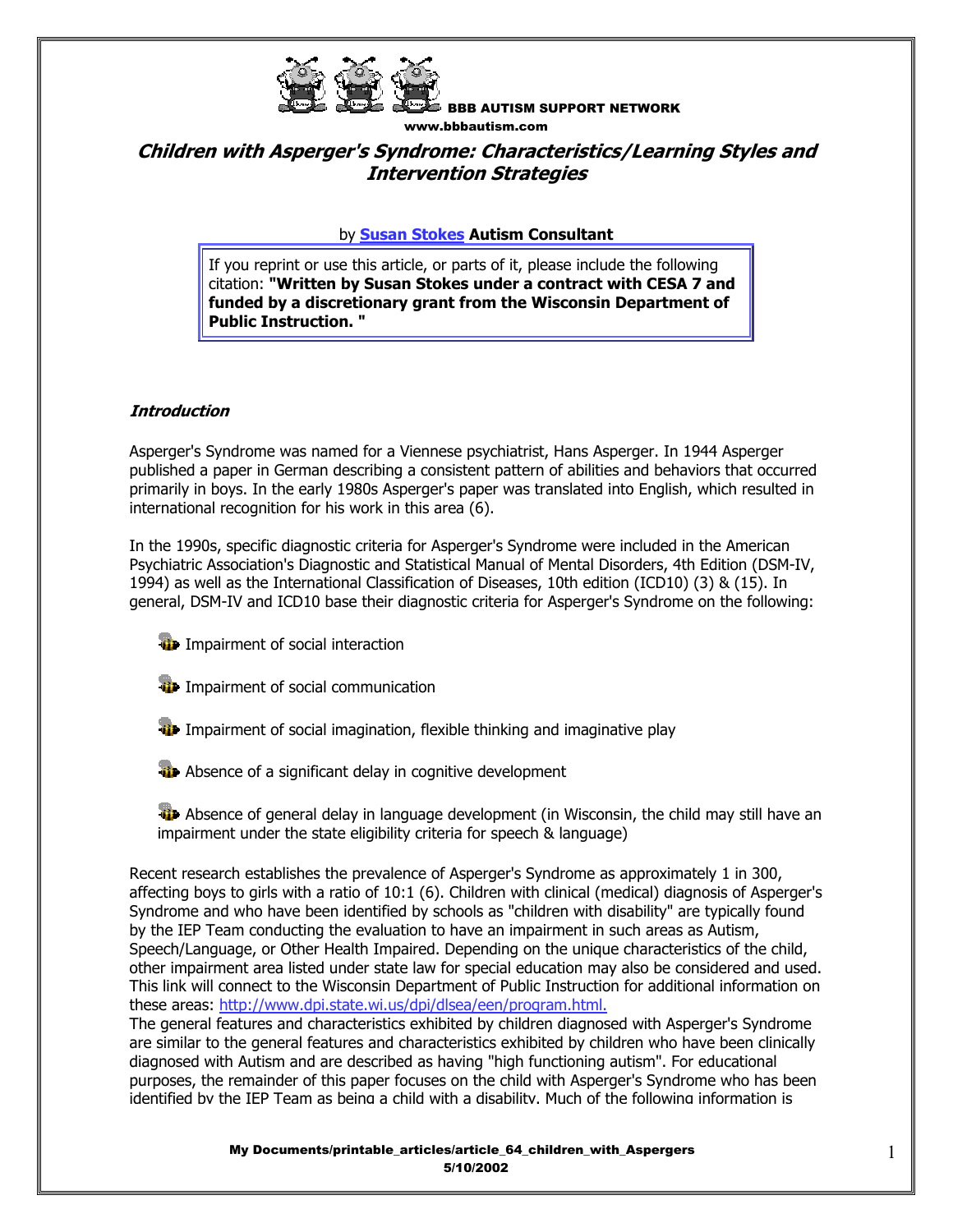

also relevant for consideration in working with children identified as having autism and who are described as having "high functioning autism".

### **Training**

Each person who comes in contact with a child diagnosed with Asperger's Syndrome (either school staff or peers) should receive training on the unique characteristics and educational needs of such children. Due to confidentiality issues this should always be discussed first with the parents of the child with Asperger's Syndrome. Their written consent should be obtained prior to providing peer training.

**Educational Staff Training** should include the following two components:

**General training of the entire school staff:** Prior to working with children with Asperger's Syndrome, it is critical to understand the unique features and characteristics associated with this developmental disability. Staff should be informed that children with Asperger's Syndrome have a developmental disability, which causes them to respond and behave in a way, which is different from other students. Most importantly, the responses/behaviors exhibited by these children should not be misinterpreted as **purposeful** and **manipulative behaviors** (4).

**Example 3 Child specific training for educational staff who will be working directly with the child:** Educational staff who will be working directly with a child with Asperger's Syndrome should understand his **individual** strengths and needs **prior** to actually working with the child. A team of persons familiar with the child and his disability should provide this training. The team may include previous teacher(s), speech/language pathologist, occupational therapist, teacher aide and most importantly, the child's parents.

### **Peer training:**

Y. The peers/classmates of the child with Asperger's Syndrome should be told about the unique learning and behavioral mannerisms associated with Asperger's Syndrome. It is important to note that parent permission must always be given prior to such peers' training. A successful protocol for training peers at the kindergarten to approximately second grade level was developed by Division TEACCH and is available at their web site http://www.unc.edu/depts/teacch/. Another peer training protocol designed for children between the ages of 8-18 is Carol Gray's "Sixth Sense" (10).

### **Characteristics and Learning Styles: General**

The following characteristics and learning styles associated with Asperger's Syndrome are important to consider, particularly their impact on learning, and in planning an appropriate educational program for the child (7). Children with Asperger's Syndrome exhibit difficulty in appropriately processing in-coming information. Their brain's ability to take in, store, and use information is significantly different than neuro-typically developing children. This results in a somewhat unusual perspective of the world (7). Therefore teaching strategies for children with Asperger's Syndrome will be different than strategies used for neuro-typically developing children.

Children with Asperger's Syndrome typically exhibit strengths in their visual processing skills, with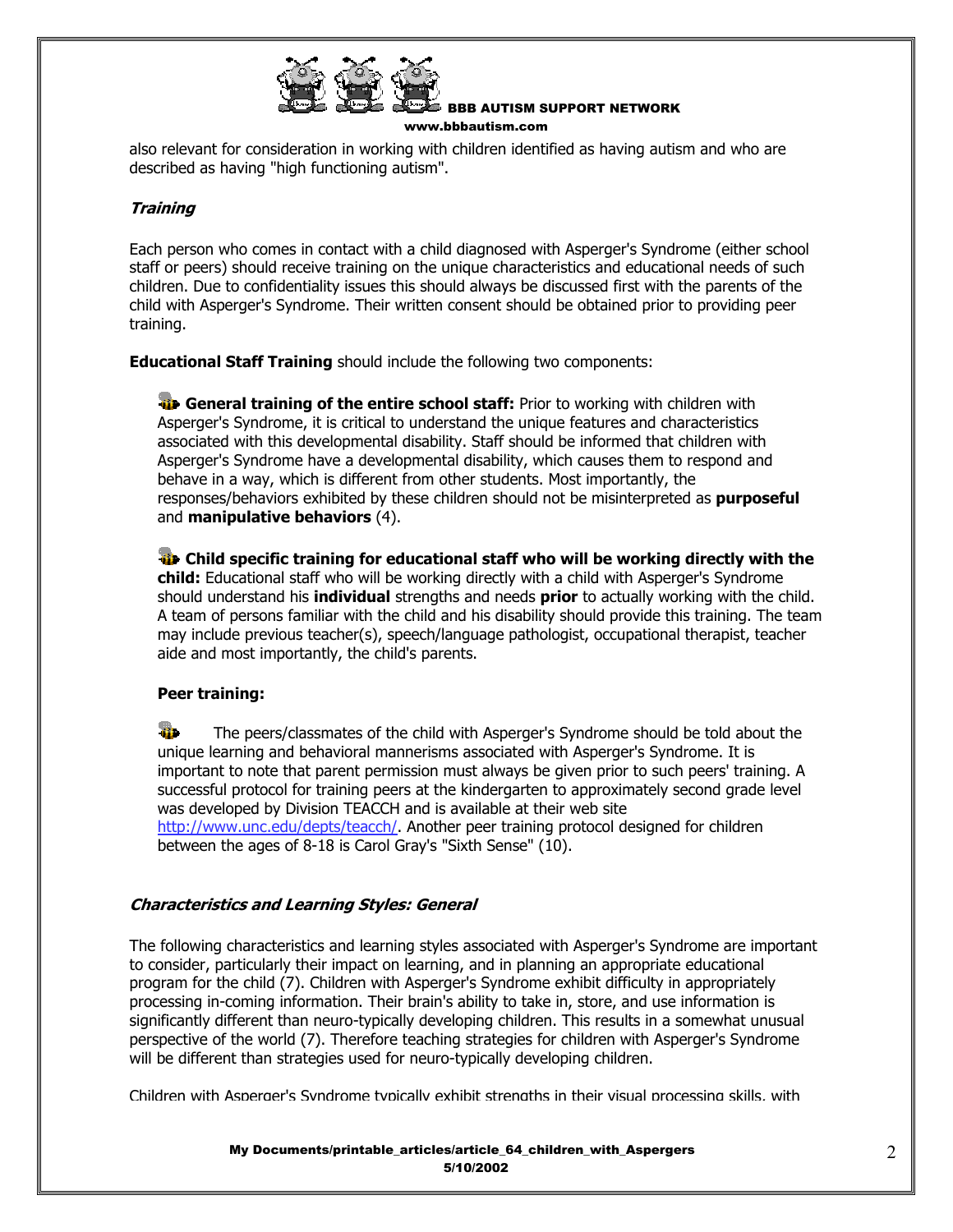

significant weaknesses in their ability to process information auditorilly. **Therefore use of visual methods of teaching, as well as visual support strategies, should always be incorporated to help the child with Asperger's Syndrome better understand his environment**.

**The remainder of this article describes ten primary characteristics of children with Asperger's Syndrome and intervention strategies for each.** 

# **Social Relation Difficulties**

Characteristics: Children with Asperger's Syndrome tend to exhibit a **lack** of effectiveness in social interactions rather than a lack of social interactions. They tend to have difficulty knowing how to 'make connections' socially (4). Social situations are easily misread by children with Asperger's Syndrome and as a result, their interactions and responses are often interpreted by others as being odd (4).

Children with Asperger's Syndrome can exhibit low self-esteem and possible depression, particularly when they reach adolescence, due to their painful awareness of the social differences that exist between them and their peers (12). They have a desire to "fit in" socially, yet have no idea how to do this. Children with Asperger's syndrome can be significantly impacted by the following characteristics of social relations:

**Social Reciprocity:** Children with Asperger's Syndrome can exhibit an imbalance in reciprocal social relations (i.e., the "give and take" in social relationships), which can be exhibited in several ways:

> The child can exhibit the need to take control and direct social situations according to his own limited social rules and social understanding. Although the child may be able to initiate interactions with others, these interactions are typically considered to be "on his own terms". These interactions appear to be very egocentric in that they relate primarily to the child's specific wants, needs, desires and interests and do not constitute a truly interactive, give-and-take social relation with another person.

> **到** The child can appear very quiet, withdrawn and even unresponsive. He exhibits limited social drive. It can be extremely difficult for the social participant to engage the child in a social relation. (e.g., A child with Asperger's Syndrome was having a birthday party at her home. When the other children arrived, she stayed in the living room with them for a short while. She then said, "good-night", and stayed in her room for the rest of the party.).

**Recognizing and interpreting various social situations:** Typically developing children are able to recognize and interpret the social nuances of various social situations without being specifically taught. Their intact processing systems allow for this to occur. However children with Asperger's Syndrome typically have great difficulty recognizing, understanding and thus applying appropriate social skills to various social situations. Their unique processing/learning systems do not readily allow for accurate recognition and interpretation of this seemingly abstract information (14).

**Social rules:** Children with Asperger's Syndrome typically do not learn social rules, either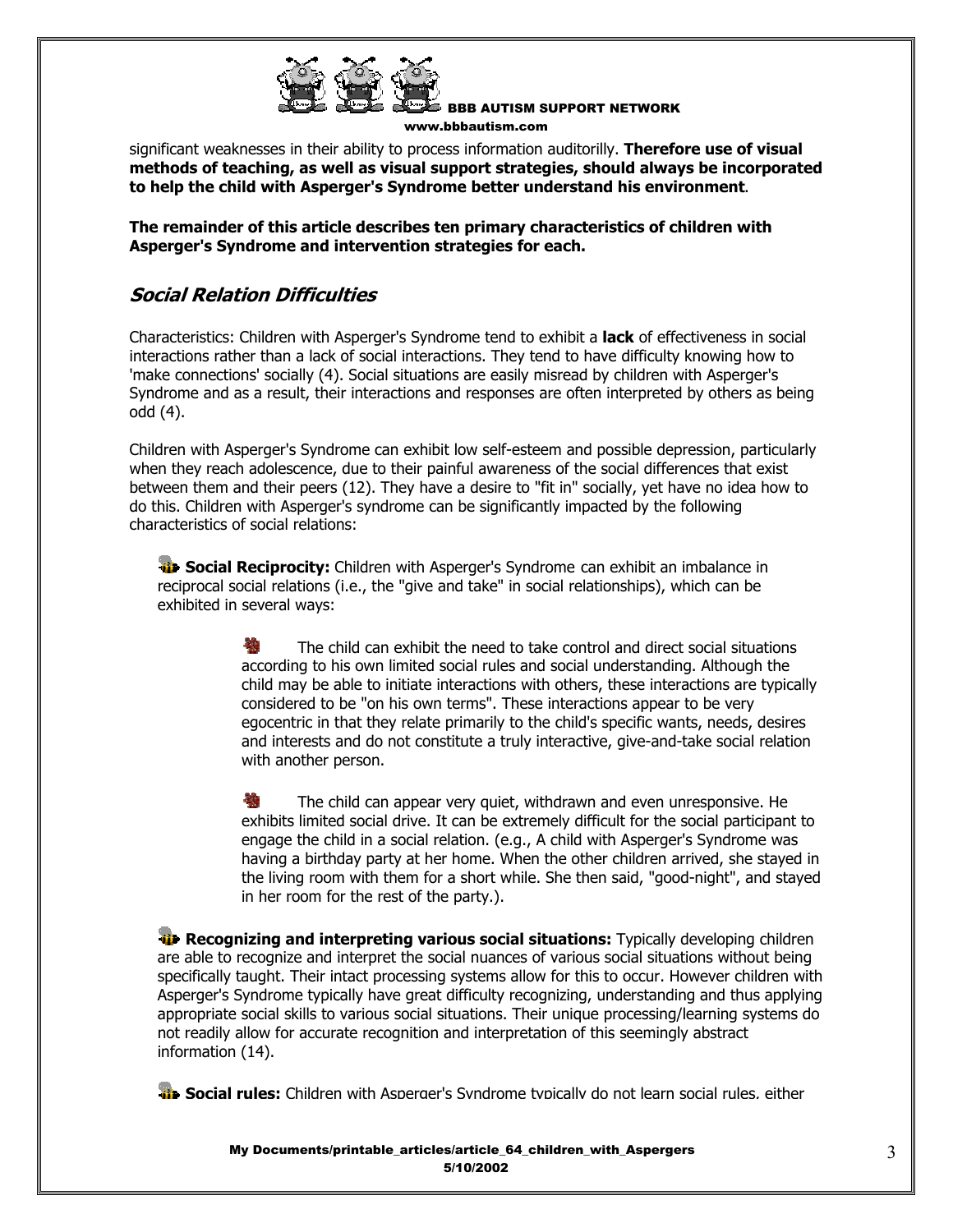

by observing others or through frequent verbal reminders. These children do not appear to be **intentionally** ignoring and/or breaking these rules. Instead, they have a difficult time accurately perceiving social environments and thus, they do not understand that a particular social rule is to be applied in a specific social context.

**Example:** A teacher frequently reminds a child with Asperger's Syndrome, prior to going out for recess, that he cannot push other children. The child repeats this rule prior to going out to recess. However, when the child goes onto the playground at recess, he pushes several children.

**Friendship skills:** Children with Asperger's Syndrome tend to exhibit limited knowledge of the concept of friendship

**Example:** When a teenager with Asperger's Syndrome was asked if he had any friends he responded that friendship was an area where he had some problems. He was able to name two peers whom he considered "friends"; however, he did not know the last name of one of the students. He proceeded to physically describe the student to see if the listener knew the student's last name. When asked why these students were his friends, he said because he saw them in the hallway during passing period, and that he also saw one of the students at a weekly church youth group meeting. When asked if he and his "friends" went to each others' houses, talked on the phone, etc., the teen with Asperger's Syndrome said no, that he just **saw** them at different places).

Children with Asperger's Syndrome also do not appear to attend to or respond to peer pressure. They may have definite preferences for clothing due to comfort level, in relation to sensory sensitivities without regard or concern for popular styles as worn by peers.

**Example:** Some children prefer no ridges on the collar, no buttons down the front of a shirt, no blue jeans - only elastic waist pants, no long/short sleeves or long/short pants, etc.

**ID** Understanding and expressing varied emotional states: Children with Asperger's Syndrome may have difficulty identifying (labeling and understanding) varied emotional states, both in themselves and in others. In addition, regulation of emotional states can be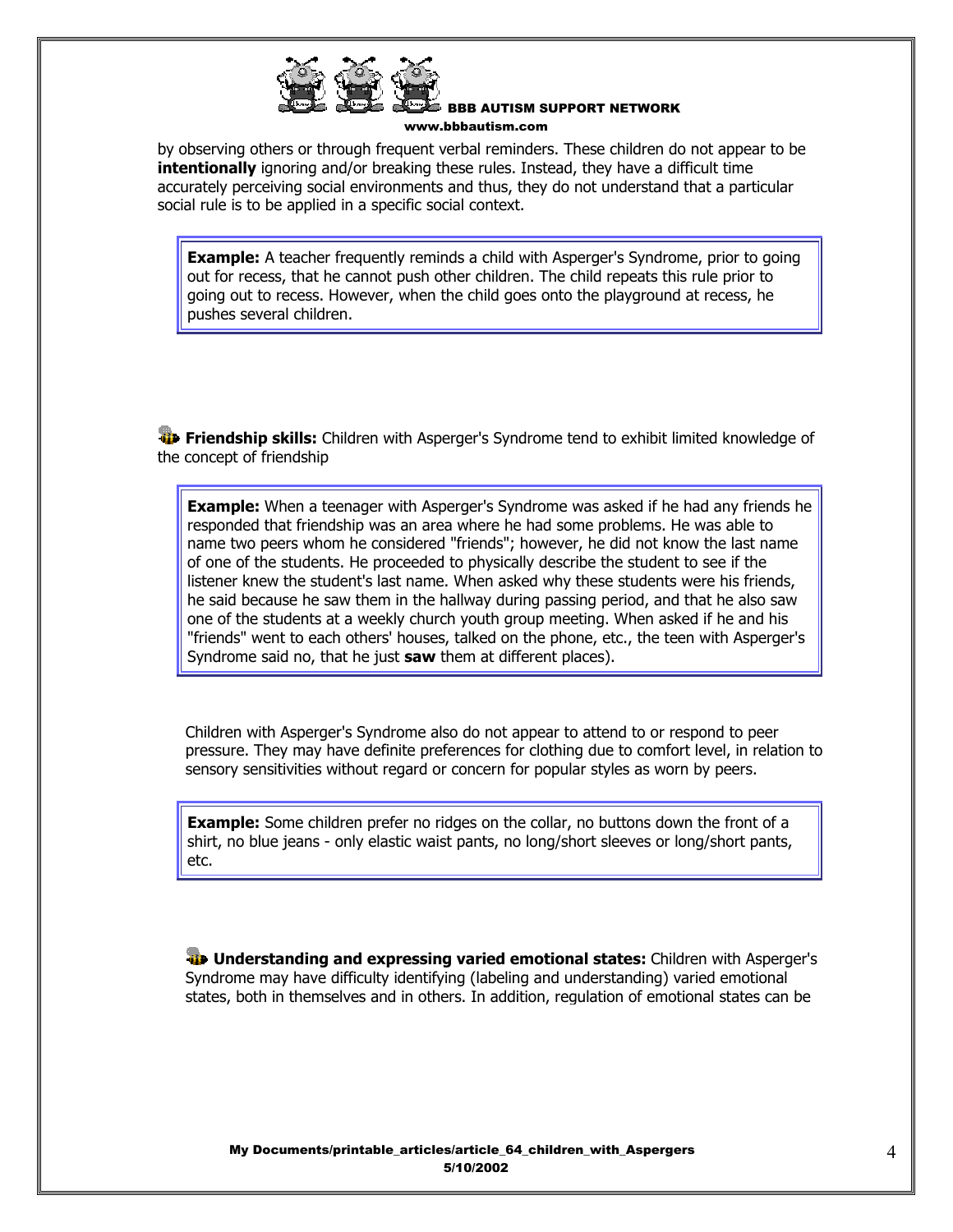

**Example:** When experiencing great distress, a child with Asperger's Syndrome continually asks others for monitoring of his emotional states, "Am I under control yet?", He has limited awareness of when he is calm, versus extremely upset. Another example would be laughing, seemingly inappropriately, when others are hurt, embarrassed, etc. One child with Asperger's Syndrome physically manipulates his face when requested to exhibit various emotional states.

# **Social Relation--Intervention Strategies:**

The child with Asperger's will need to be **directly taught** various social skills (recognition, comprehension and application) in one-to-one and/or small group settings. Social skills training will also be needed to generalize previously learned social skills from highly structured supportive contexts to less structured settings and, eventually, real-life situations. **It is important to emphasize that children with Asperger's Syndrome will not learn social relations by watching other people, or by participating in various social situations.** They tend to have great difficulty even recognizing the essential information of a social situation, let alone processing / interpreting it appropriately.

### **Tools for teaching social skills:**



 The use of **Social Stories** (9) and **social scripts** can provide the child with visual information and strategies that will improve his understanding of various social situations. (See the previous article on "Assistive Technology" for an explanation on social stories.) In addition, the Social Stories/scripts can teach the child appropriate behaviors to exhibit when he is engaged in varied social situations. The repetitious "reading" of the Social Story/script makes this strategy effective for the child with Asperger's Syndrome. A 3-ring binder of Social Stories/scripts kept both at home and school, for the child to read at his leisure, has proven very successful for many students with Asperger's Syndrome

### **"Social Stories"**

**B** Role-playing various social situations can be an effective tool for teaching a child appropriate social responses.

**卷** Video-taping/audio-taping both appropriate and inappropriate social behaviors can assist the child in learning to identify and respond appropriately to various social situations.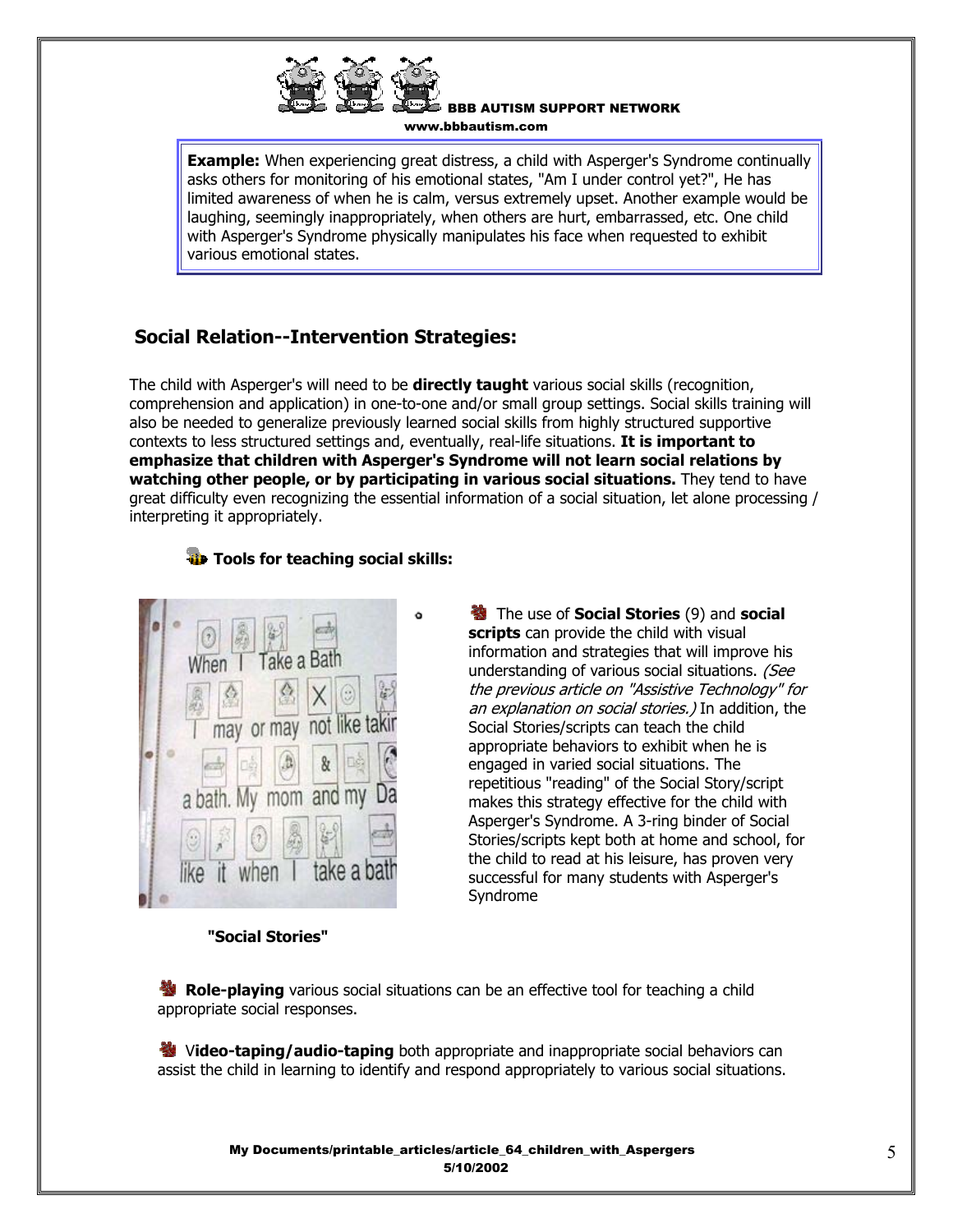

**19 "Lunch/recess club"** is a structured lunch/recess time with specific peers to focus on target social skills for the child with Asperger's Syndrome. This strategy can assist in generalizing social skills previously learned in a structured setting.

**Comic Strip Conversations** (8) can be used to visually clarify social interactions and emotional relations (see sample Comic Strip conversations photo).

**Peer partners/buddies:** Specific peer(s) can be chosen to accompany and possibly assist the child with Asperger's Syndrome during less structured social situations and when experiencing social difficulties (e.g., out of class transitions, recess, lunch, etc.). This peer support network should initially be established in a small group setting.

**Individualized visual social "rule" cards** can be taped to the child's desk as a visual reminder regarding appropriate social behaviors to exhibit. Portable "rule" cards can be used for environments other than the classroom. The rules can be written on index cards, laminated, and then given to the child to carry along as visual reminders of the social "rules" for any particular context.



**"Personal Rule" Card** 

### **Social Communication Difficulties**

**Characteristics:** The child with Asperger's Syndrome typically exhibits highly articulate and verbose expressive language skills with large vocabularies, particularly regarding specific topics (high interest areas). However, his convincing language skills can easily be misinterpreted as **advanced communication** skills. In turn this can result in a mislabeling of the child's actions as purposeful or manipulative, rather than behavior that is due to the child's significant difficulty in understanding and using appropriate social communication skills. Children with Asperger's Syndrome often lack social communication skills to sustain even **minimal** social communicative interactions in any of the following areas:

**T** Conversational discourse skills: Children with Asperger's Syndrome can generally engage in routine social interactions such as greetings. However, they may exhibit significant difficulty engaging in extended interactions, or "two-way" relationships (12). They can have difficulty initiating and maintaining appropriate conversations, engaging in conversational turntaking, and changing topics in an appropriate manner. Their language can be extremely egocentric in that they tend to talk **at** people, instead of to them, exhibiting seemingly onesided conversations (2). Incessant question asking can also be prevalent, as well as difficulty in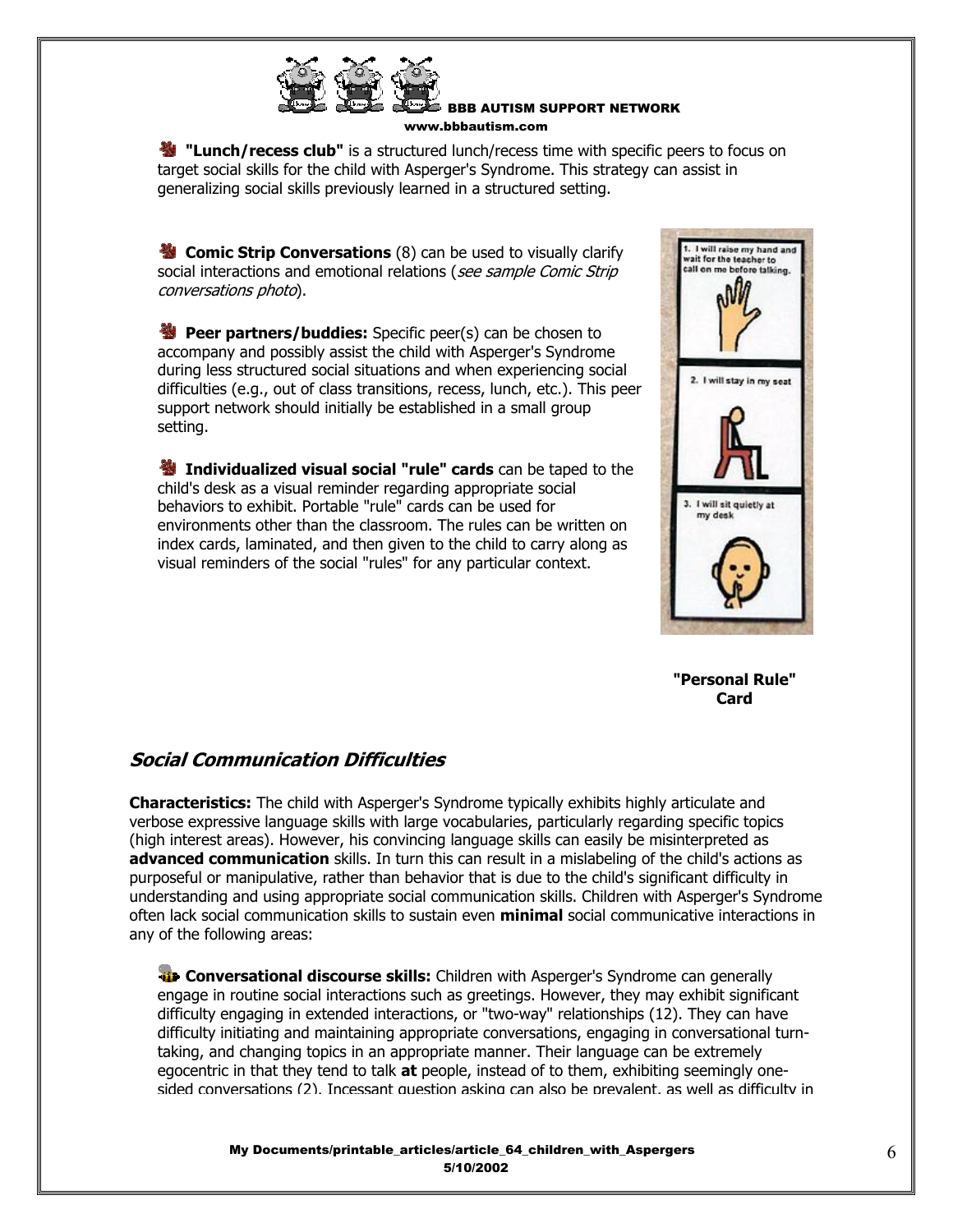

BBB AUTISM SUPPORT NETWORK

www.bbbautism.com

repairing conversational breakdowns.

### **Understanding and using non-verbal social communication (discourse) skills:**

Children with Asperger's Syndrome can have significant difficulty interpreting non-verbal social communication skills used to regulate social interactions (e.g., tone of voice, facial expressions, body postures, gestures, personal space, vocal volume, use of eye contact to "read" faces, etc.). For example, they may not understand that a raised vocal volume can convey an emotional state such as anger (e.g., A student with Asperger's Syndrome stated, "Why are you talking louder? I can hear you" when his mother raised her voice to communicate anger). These children may also have difficulty interpreting non-verbal cues, which the listener might be giving to communicate that a conversational breakdown has occurred (e.g., facial expressions to indicate not understanding the message, boredom, etc.). Some children with Asperger's Syndrome can exhibit conversational speech with a somewhat flat affect: limited vocal change regarding vocal tone, volume, pitch, stress and rhythm, particularly to indicate emotion and/or emphasize key words.

**W** Narrative discourse skills: Children with Asperger's Syndrome can exhibit difficulty with their narrative discourse skills, including relating past events, or retelling movies, stories, and T.V. shows in a cohesive and sequential manner. They may leave out important pieces of relational information, as well as referents, and may use many revisions, pauses and/or repetitions.

**Example**: A child with Asperger's Syndrome was relating his weekend to the class. The child with Asperger's Syndrome related: "Back through time, uhm, uhm, at my Grandma's, uh, it was (pause) back through time. I was, I was, I (pause) I uh, a long time ago. I was at my Grandma's."

### **Social Communication - target skills and strategies for intervention:**

The following social communication skills (pragmatic language skills) may be focused on for direct instruction, depending upon the child's individualized needs:

 Initiation of appropriate social interactions for various situations through appropriate **verbal** utterances, rather than actions or behaviors (e.g., On the playground, the child with Asperger's Syndrome should use the words "Wanna play chase?" to ask a peer to play tag, rather than going up to the peer and shoving them);

**The Topic initiation of varied** topics - not only topics related to high interest areas;

**T** Topic maintenance, particularly for topics initiated by others.

**T** Conversational turn-taking across 3-4 turns (reciprocal communication skills);

**Asking questions of others related to topics initiated by others;**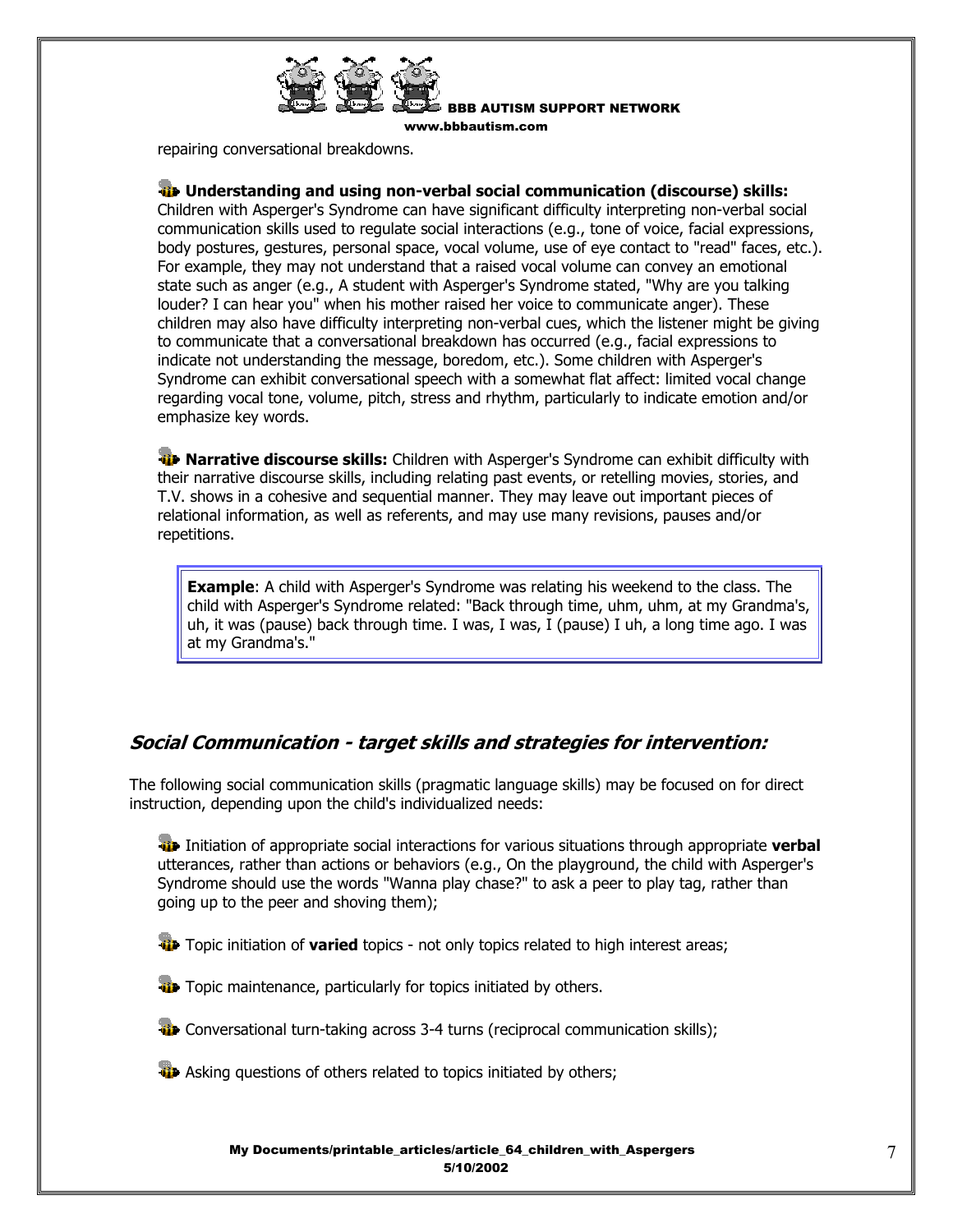

 Calling attention to communicative utterances. The child **directs** his communication to someone by first calling the other person's attention to himself;

**Comprehension and use of nonverbal social communication skills: tone of voice, personal** space, vocal volume, body orientation, facial expressions, etc.;

**W** Narrative discourse skills: relating past events, retelling stories sequentially and cohesively by including important pieces of relational information as well as referents;

**T** Greetings;

**Seeking assistance appropriately (e.g.,** raising his hand for help in the classroom).



### **"Greeting Card"**

**Tools for teaching social communication skills:** All of the tools listed previously for teaching social skills can also be used to teach social communication skills, with the addition of the following:

• Visual support strategies can be used to teach conversational discourse skills such as turn taking, topic initiation, topic maintenance, etc. For example, a visual "my turn" card can be used to physically pass back and forth between conversational partners, to visually indicate whose turn it is in the conversation.

# **Language Comprehension/Auditory Processing Difficulties**

Characteristics: Children with Asperger's Syndrome generally interpret auditory information **literally** and **concretely**. They can have difficulty understanding figurative language, jokes/riddles, multiple meaning words, teasing and implied meanings.

**Example 1:** A child with Asperger's Syndrome was participating in a local basketball clinic. He was playing very well, and the coach made the comment, "Wow! Your mom must have put gas in your shoes this morning". The child i kl l k d t hi th ith i d i Hi th h k h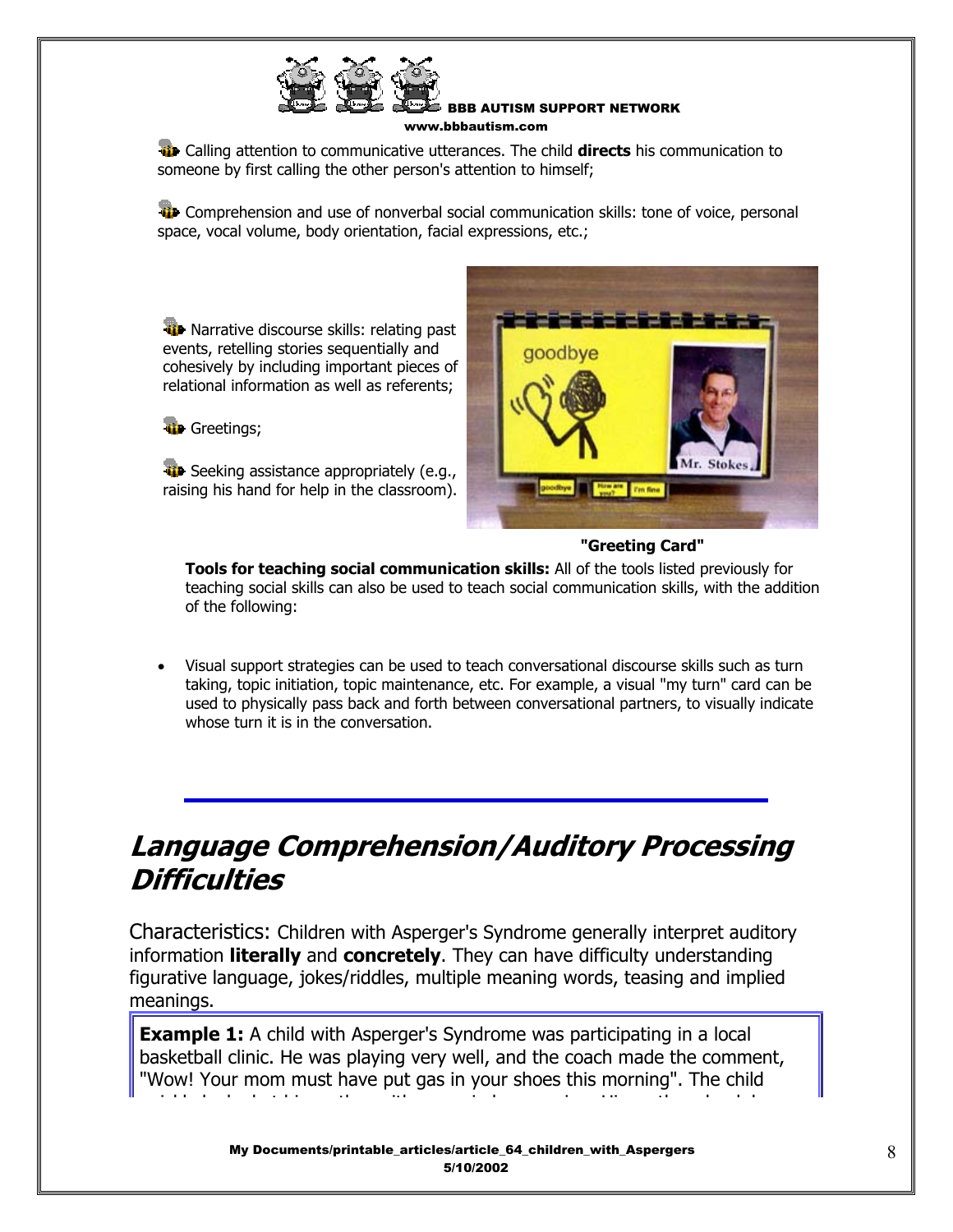quickly looked at his mother with a worried expression. His mother shook her head "No" and encouraged him to keep on playing. The child responded to the coach, "Not today."

**Example 2:** A mother said to her child, "Stop back-talking to me". The child said, "I'm sorry Mom, I'll talk to your front."

It is also important to note that delays in processing information auditorilly may be present in children with Asperger's Syndrome. Even though they may be able to **comprehend** the auditory information given, it may take them additional time to **process** this information prior to responding. They may also have difficulty following multi-step auditory directions (e.g., "Go back to your desk and take out your journals, and then write about your weekend.").

# **Language Comprehension/Auditory Processing - Intervention Strategies:**

**Auditory information/prompting should be kept to a minimum, as it can be too** overwhelming for some children. Visual cues should be used to assist the child to more readily comprehend directions, questions, rules, figurative language, etc.

 Give the child with Asperger's Syndrome enough **time to respond**, in order to allow for possible auditory processing difficulties, before repeating/rephrasing the question/directive. The child can be taught appropriate phrases to indicate he needs additional processing time, (e.g., "Give me a minute, I'm thinking") (2).

Written rules can help the child understand what is expected of him at all times. Reference to the rules can be used rather than verbally telling him what to do, or what not to do.

**Auditory directions can be written on a dry erase board for the child with Asperger's** Syndrome, greatly increasing his ability to independently complete tasks/activities.

The adults in the child's environment should be aware of the child's concrete/literal interpretation of figurative language, and should provide concrete explanations if necessary. Focus should also be given to increasing the child's comprehension of figurative language skills, such as idioms, multi-meaning words, jokes, teasing, etc., through the use of visual supports.

# **Sensory Processing Difficulties**

Characteristics: The child with Asperger's Syndrome may exhibit some sensory processing difficulties that result in atypical responses to sensory input (auditory, visual, tactile, smell, taste and movement). This difficulty in organizing his sensory input, experiencing both hypersensitive (over response) and hyposensitive responses (under response) to various sensory stimuli, can cause him to experience stress and anxiety in trying to interpret his environment accurately. Sensory processing difficulties can also markedly decrease the child's ability to sustain focused attention. It is important to note that the processing of this sensory information can be extremely inconsistent; that is, at one time the child may experience a hypersensitive response to a specific sensory stimuli, but at another time may exhibit a typical or a hyposensitive response.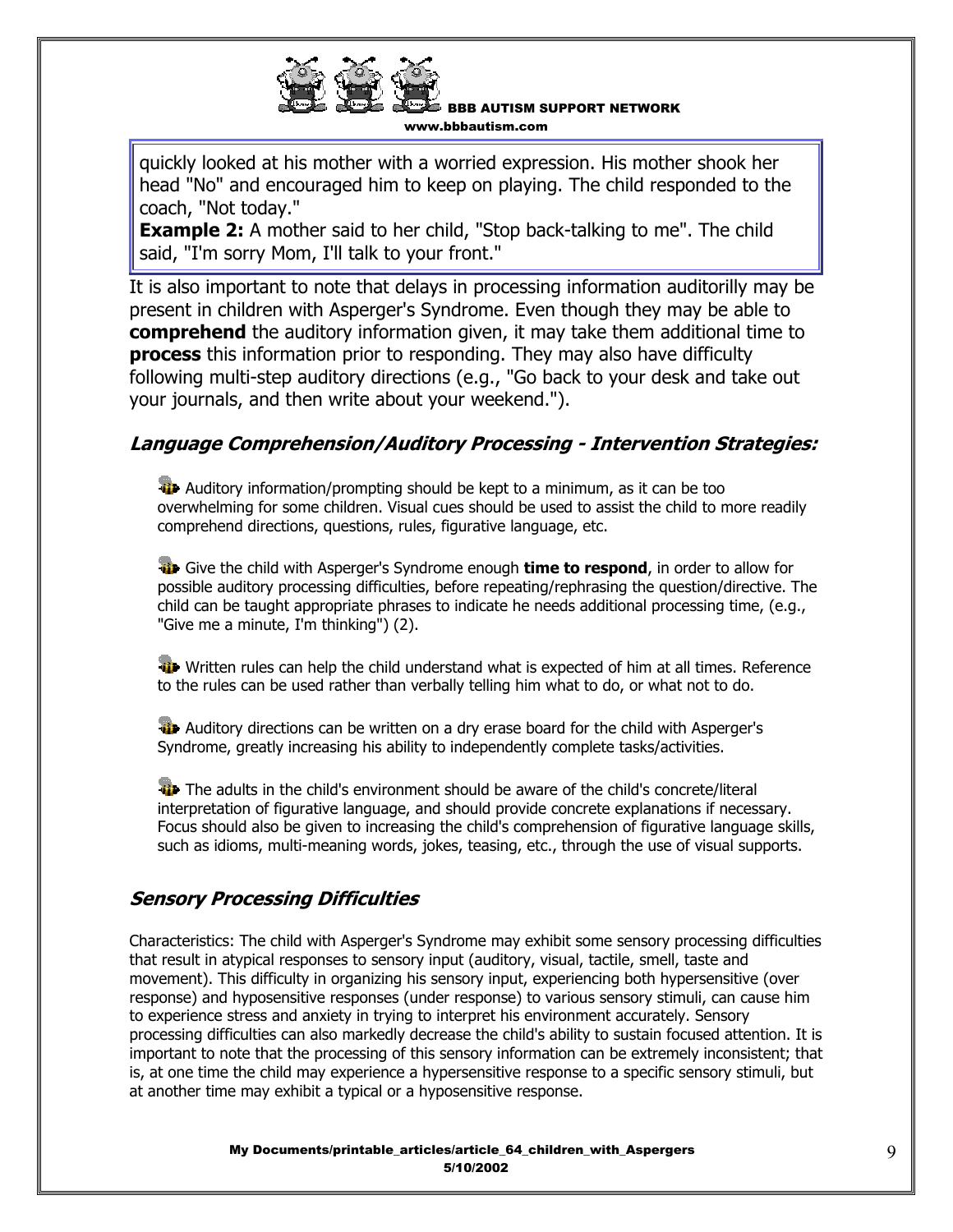

**Example:** A child with Asperger's Syndrome was eating in a restaurant with family members and experiencing sensory overload. He ate as quickly as possible and then asked if he could go outside. The child paced for 20 minutes back and forth in front of the restaurant while waiting for the rest of the family to finish eating. While riding home, he pulled the hood of his coat all the way over his face and tied it tightly, to try to block out all sensory stimuli.

**Example:** While watching television with his family, a child with Asperger's Syndrome put his hands over his ears and exclaimed "That T.V. is driving me crazy".

**Example:** A child with Asperger's Syndrome exhibited an extreme sensory sensitivity to the sight and smell of eggs, particularly hard-boiled. The child gagged and vomited when exposed to hardboiled eggs.

# **Sensory Processing - Intervention Strategies:**

It is important to be aware of possible auditory sensitivities and how the environment might be contributing to the child's marked increase in anxiety and challenging behaviors. Strategies to accommodate for auditory sensitivities can include:

**Use of headphones/headband to muffle extraneous auditory stimuli;** 

**Use of headphones to listen to calming music - when appropriate;** 

**Forewarn the child of any fire drills, tornado drills, etc. This can be done both verbally and** visually (on his schedule). Although the child may appear calm outwardly and appear able to readily handle this change in routine, he may be experiencing internal stress/anxiety which could appear later.

The use of a daily sensory diet, consisting of access to various sensory calming activities and/or physical activities (as deemed necessary), which are scheduled throughout the child's day. This can decrease his stress, anxiety and repetitive behaviors, as well as increase his calm/relaxed states and focused attention. Sensory "break" activities should be visually represented on the child's daily schedule. Examples of sensory calming activities include:

> **Deep pressure (pressure touch) activities:** firm hugs; being rolled 歌 within a mat or blanket; wearing a weighted vest/blanket; water activities; ball bath; massage; chewing, wearing a "Body Sock".

褹 **Rhythmic vestibular stimulation:** swinging, rocking in a rocking chair; movement on a wagon, scooter board, tri/bicycle; jumping; bouncing; vibration; or rolling in a tube or mat.

**Proprioceptive stimulation:** sitting on a T-stool, Dyna-Disk or therapy ball for increased focused attention.

**Informational dividence work patterns (i.e., push, pull, carry) into functional tasks/jobs appears**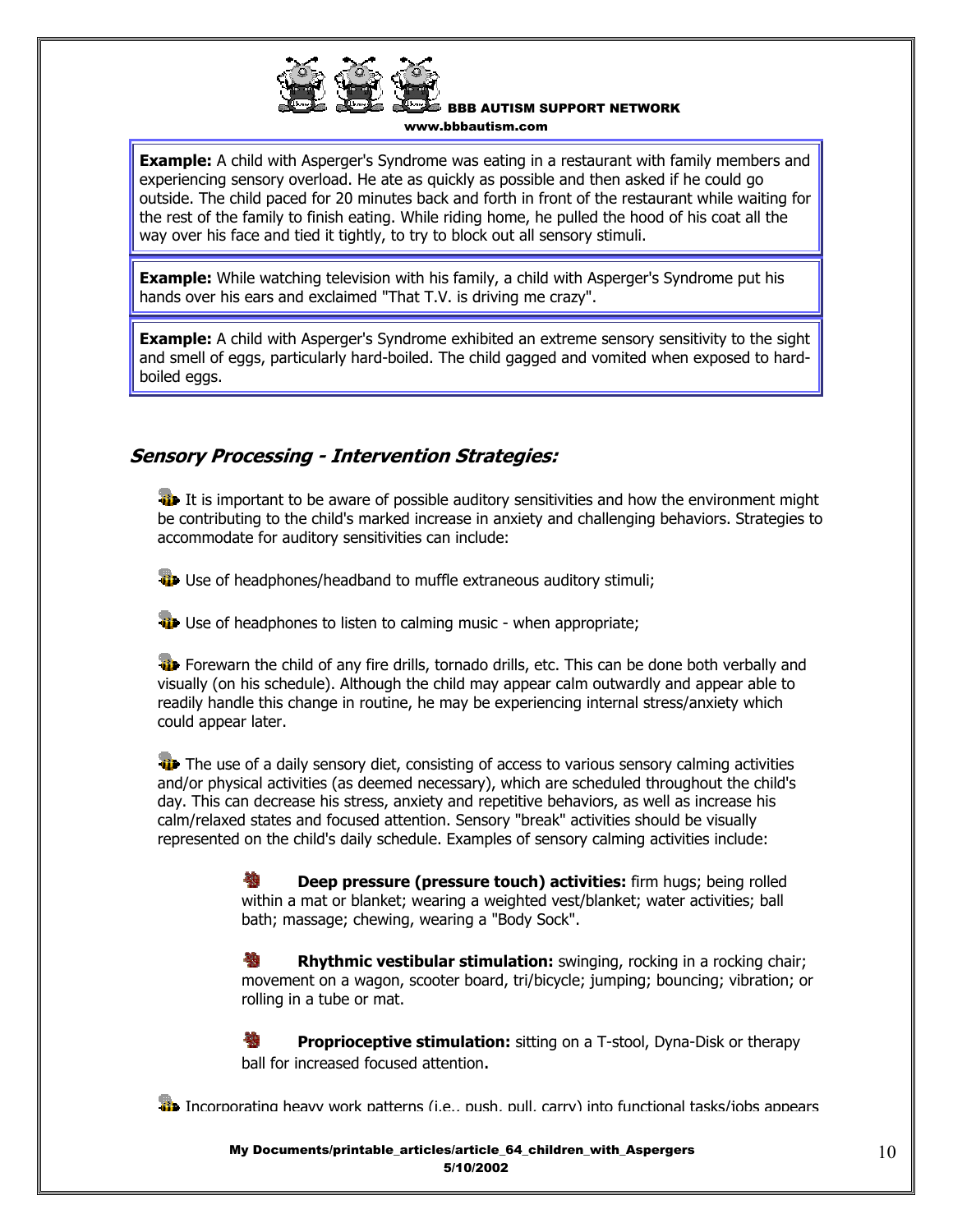

to assist some children in becoming more calm and focused. For example, taking the attendance or lunch room count to the office for each classroom; getting the milk cartons for the kindergarten classrooms and delivering them to each classroom; sweeping a walkway; carrying books back to the library; cleaning the chalkboard, etc.

**Use of a "quiet space/area" in order to decrease sensory overload and increase self-calming,** is another strategy. The quiet space should be a specified location/area with objects which are calming to the child (e.g., koosh balls, books, bean bag chair). For children who transition to various classrooms, the use of a "home base" classroom as a safe place to go is suggested when they feel the need for calming (12).

**Access to a "fiddle basket" containing small items for the child to manipulate (e.g., small** koosh balls, Bend Bands, Fiddle-links, clothespins, etc.) can help calm the child and focus his attention at certain times during the day (e.g., while sitting and listening to a story read aloud by the teacher).

**To** To avoid sensory overloading transitions such as changing class periods, going to/from recess, or changing clothes for gym in the locker room, allow the child to transition a few minutes earlier or later than the rest of the students.

### **Difficulty Representing Language Internally**

Characteristics: Children with Asperger's Syndrome can "blurt out" their thoughts as statements of factual information, resulting in an appearance of insensitivity and lack of tact. However these children typically do not understand that some thoughts and ideas can and should be represented internally, and thus should not be spoken aloud. Therefore, whatever they think, they tend to say aloud.

**Example 1:** "Mrs. Jones, why are you wearing that dress? It looks just like a bathrobe." **Example 2:** "This is boring. Don't' you think this is boring, Ryan?".

Typically developing children can internalize thoughts by the time they are five to six years old (2). This aspect of language should show improvement as the child learns how to take the perspective of others. This perspective-taking ability is sometimes referred to being able to "mind-read" or developing "Theory of Mind".

### **Representing Language Internally - Intervention Strategies:**

**I** Initially, encourage the child to whisper, rather than speak his thoughts aloud . Next, encourage him to "think it-don't say it" (1).

**Role playing, audio/video taping and social scripting can all be used to teach the child how** to initially identify what "thoughts" should be represented internally, versus aloud. Role-playing will allow the child to practice this skill.

### **Insistence on Sameness**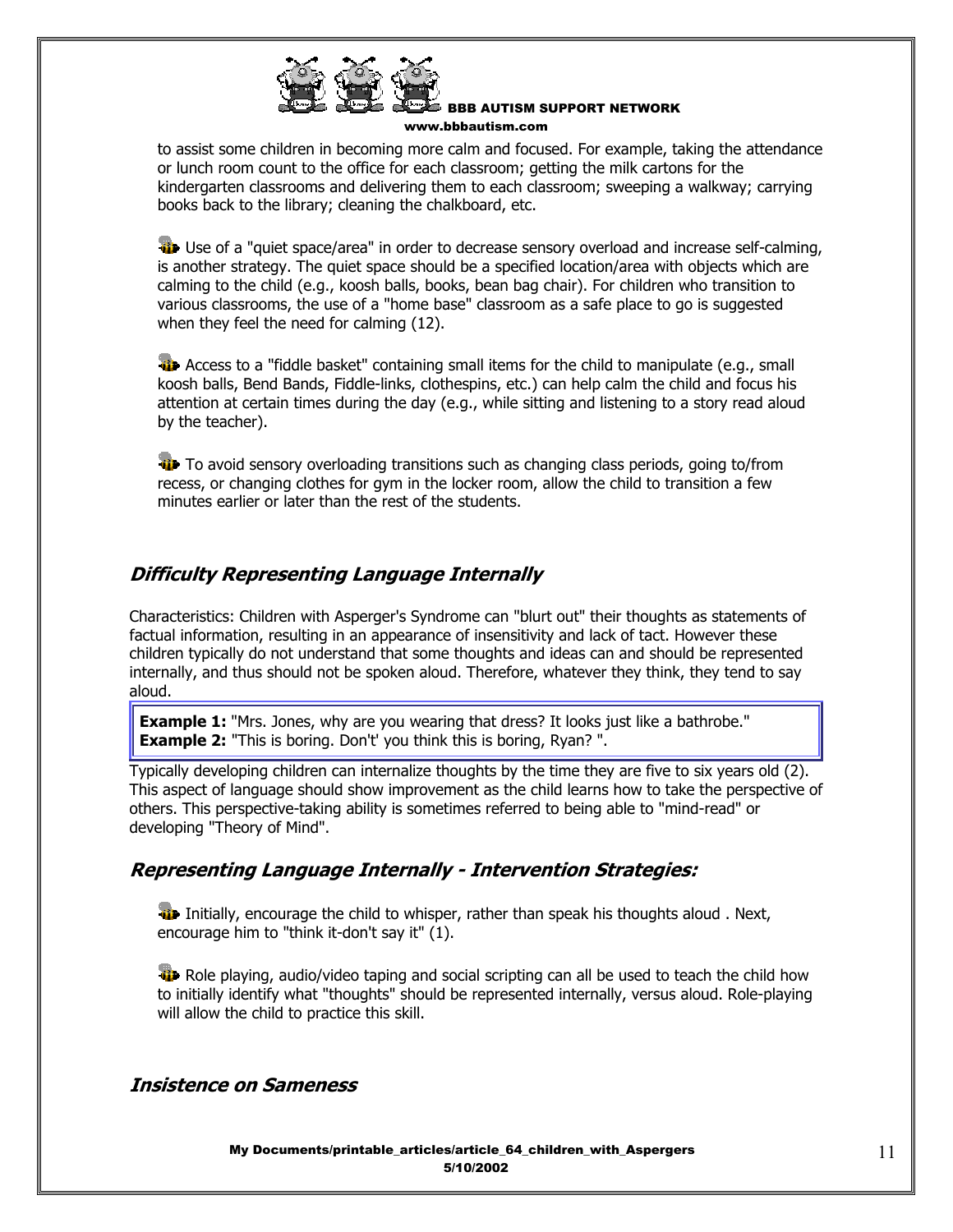

Characteristics: Children with Asperger's Syndrome can be easily overwhelmed by minimal changes in routines and can exhibit a definite preference for rituals (13). As a result, these children can become quite anxious and worry incessantly about the unknown; that is, when the environment becomes unpredictable and they do not know what to expect.

**Example:** Unpredictability may occur during less structured activities or times of the day: recess, lunch, free play/time, physical education, bus rides to/from school, music class, art class, assemblies, field trips, substitute teachers, delayed start/early dismissal, etc.

The following features are important to consider for the child with Asperger's Syndrome:

**Rigid, egocentric perceptions:** Children with Asperger's Syndrome tend to have very rigid egocentric perceptions of the world, and thus can become quite upset when changes occur that "go against" their preconceived "rules" or perceptions (14). Therefore, when a new situation occurs, they have to learn a "new rule" (perception) which can be very upsetting to them (e.g., indoor recess due to inclement weather) (14).

**Strict adherence to rules:** Children with Asperger's Syndrome may generate rules based upon their perceptions of various experiences. As a result, they may strictly adhere to these selfimposed rules, and expect others to adhere as well. When these rules are "broken" by others, this can create a great deal of stress/anxiety in children with Asperger's Syndrome.

**Example:** Whenever a particular child with Asperger's Syndrome tells someone "Thank you", he expects the person to respond immediately with, "Your welcome". If the person does not immediately respond, the child will perseverate in saying "Thank you", and become increasingly anxious until the person says "You're welcome").

Conversely, when **given** rules by others (teachers, parents, etc.), children with Asperger's Syndrome tend to strictly and concretely interpret the rules, as well as exhibit strict adherence to the rule - for both themselves and others.

**Example:** A child with Asperger's Syndrome was given the following rules in art class by the teacher regarding markers: "No throwing markers; No chewing on the markers; No smashing marker tips". The child with Asperger's Syndrome imitated a peer, and connected the markers together to make a long "sword" type structure. This child and the peer engaged in a "sword fight". Both children got "in trouble" for this behavior, although the child with Asperger's Syndrome was truly confused as to why he was in trouble because he hadn't broken any "rules", according to **his** perceptions.

**Need for closure/completion:** In relation to their ritualistic needs, children with Asperger's Syndrome can exhibit an intense need for closure or completion of tasks/activities before transitioning to the next activity. This can create significant educational implications if not planned for accordingly (e.g., If a math worksheet is not able to be completed prior to going out for recess, the child with Asperger's Syndrome may become quite upset - even though he may enjoy going outside for recess very much). The anxiety relates to the need for closure, a ritualistic need, rather than in relation to the specific activities at hand, and typically cannot be alleviated by being **told** that the activity can completed later.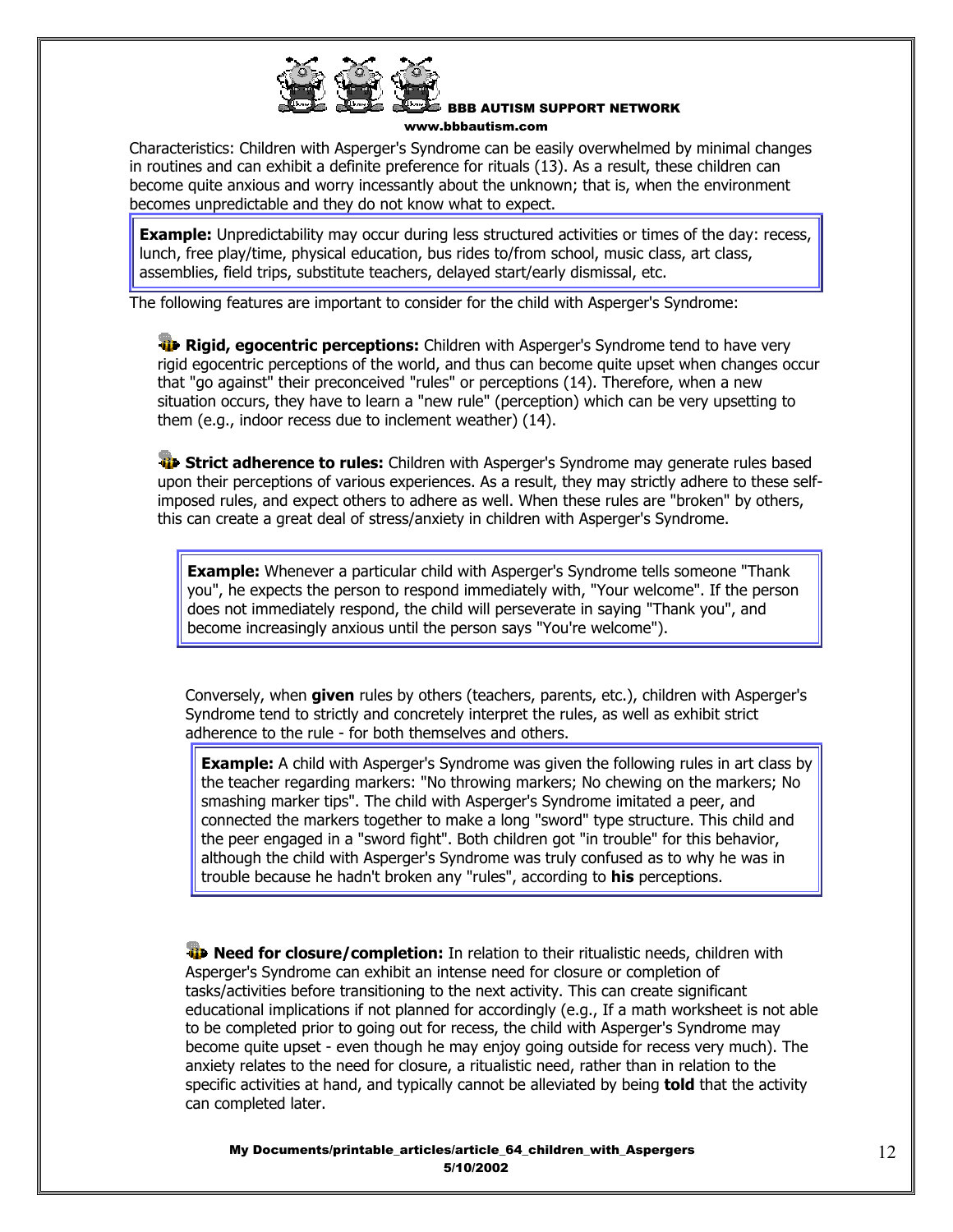

### **Insistence on Sameness - Intervention Strategies:**

**It is important to provide a consistent, predictable environment with minimal transitions.** 

 $\ddot{\mathbf{u}}$  Use of a visual schedule can assist in providing the child with information relating to his day, as well as preparing him for any changes which might occur in his daily routine.

**Wisual and auditory forewarning/foreshadowing are also critical, in order to give the child** much needed information relating to possible changes in routines.

**Assignments may need to be modified so that the child can complete them within a specific** amount of time, prior to transitioning to the next activity.

**Use of a "finish later" folder or box may be helpful. Even though the child may be verbally** reminded that he can finish his math worksheet after recess, this information will not be processed as readily as through the use of a visual strategy, such as a "finish later" folder/box.

### **Poor Concentration/Distractibility/Disorganization:**

Characteristics: Children with Asperger's Syndrome can often appear off-task, and may be easily distracted by both internal (perseverative thoughts/concerns) and external (sensory) stimuli. For example, internal stimuli distraction: a child sees a single cloud in the sky and begins to obsess about whether it is going to rain and/or possibly storm. External stimuli distraction: attending to a fly buzzing around the room rather than the teacher; attending to fluorescent light flickering). Screening out information that is irrelevant can be very difficult, requiring conscious effort by the child with Asperger's Syndrome (13).

In addition, children with Asperger's Syndrome can exhibit significant difficulties regarding both their internal and external organizational skills, including the following:

*I***P Organizing** their thoughts and ideas to express themselves in a cohesive manner. For example, a child with Asperger's Syndrome was asked to explain how he figured out the answer to the math problem, 900 x 3=2,700. He responded: "Well, first of all, 9 x 3=27 and 90 x 3=270 and 900 x 3=2,700 and it sort of reminds me of another kind of math problem like the other day when you're multiplying and uh it goes  $9 \times 3=27$  and then uhm, its like... I don't really know what I'm saying.").

**Gathering** educational materials needed for specific tasks/activities/homework.

**Keeping** track of their belongings - including personal and educational materials such as assignments.

*Desk/locker organization, etc.* 

### **Concentration/Distractibility/Disorganization - Intervention Strategies:**

**A** highly structured educational environment may be indicated for the child with Asperger's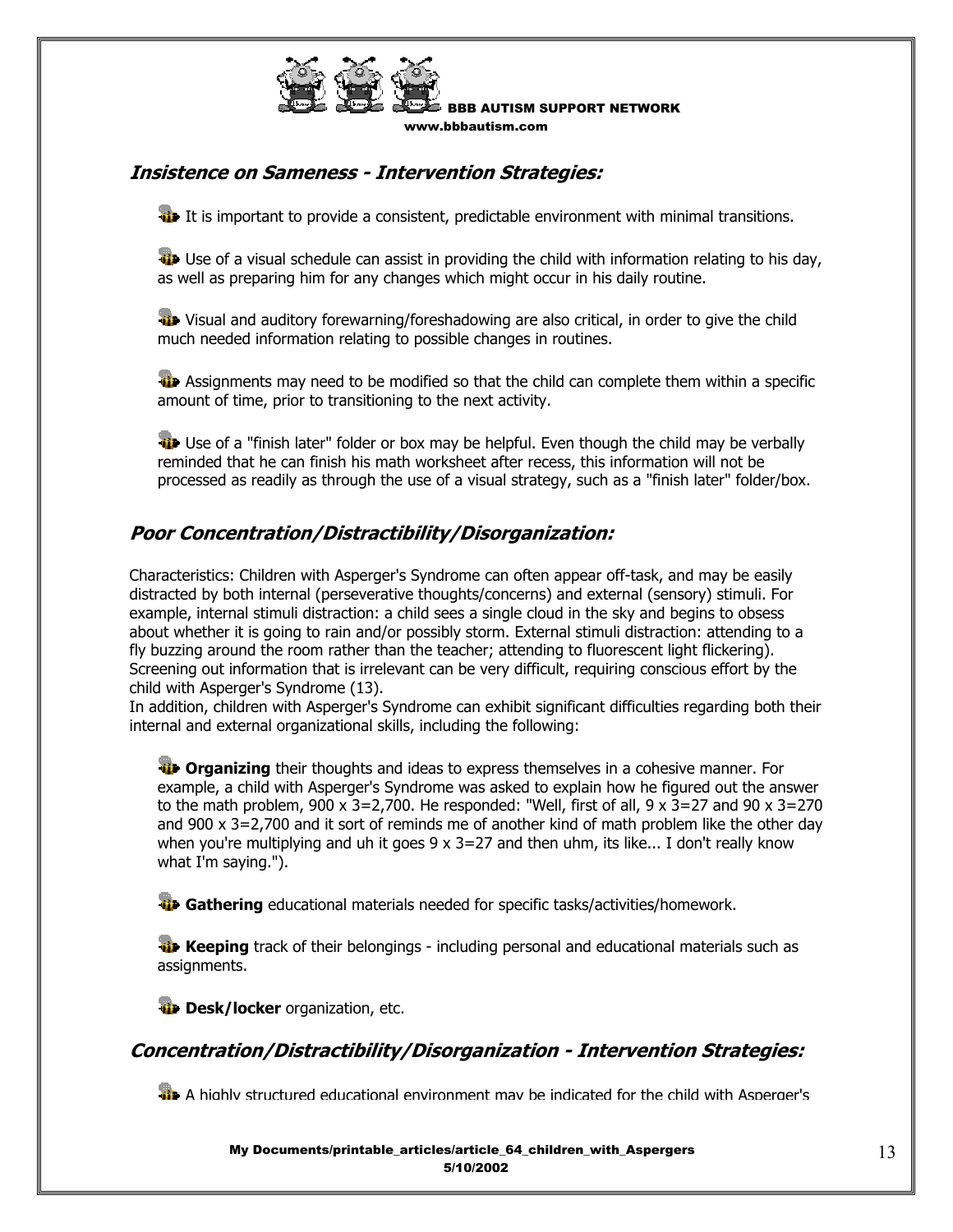

Syndrome to experience success (please refer to the "Structured Teaching" article for additional information).

**Use of a timer (either egg or kitchen) provides time constraints and structure for completing** tasks. When given an unlimited amount of time, children with Asperger's Syndrome may take an unlimited amount of time for task completion. However caution should be taken in using timers. Some children may become highly interested (distracted) in the amount of time which is passing, via the timer, and thus become less attentive to completing the task. Other children have exhibited extreme anxiety when timers are used because they become overly focused on the amount of time passing, and thus perceive that they cannot complete the task within the time constraint given.

 $\ddot{a}$  A written (visual) checklist is used to keep the child focused and "on task" so that he can complete each step listed in sequential order. This visual tool will allow for **independent** completion of an entire routine or task (e.g., use of a "morning routine" checklist or "homework" checklist).

**A** daily (individualized) visual schedule should be used to communicate to the child what is currently happening, when he is "all done" with something, what is coming up next, and any changes that might occur. (Please refer to the article on Structured Teaching for more information regarding visual schedules).

**Use of a visual calendar at both home and school will give the child information regarding** up-coming events/activities. When the child asks when a particular event will occur, he can easily be referred to the visual calendar, which presents the information through the visual mode, which the child can more readily understand (e.g., class field trip, "bath night", swimming lessons, etc.).

 Give **written** directions/cues whenever possible in various contexts/environments. Small dry erase boards and index cards are good tools to use for written directions as they are easily portable. (e.g., In computer lab, a three step direction could be written down to give the child information as to what he needs to do independently, rather than giving him continual auditory prompting for completion of the task).

**Use color-coded notebooks to match academic books.** 

**Use an assignment notebook consistently.** 

Worksheets may need to be reorganized. Modifications could include fewer problems per sheet; larger, highly visual space for responding and boxes next to each question to be checked when completed.

**For class lectures, peer buddies may be needed to take notes. No Carbon Required (NCR)** paper can be used or the student's notes could be copied on a copy machine.

**Use of an "Assignments to be Completed" folder as well as a "Completed Assignments"** folder, is also recommended.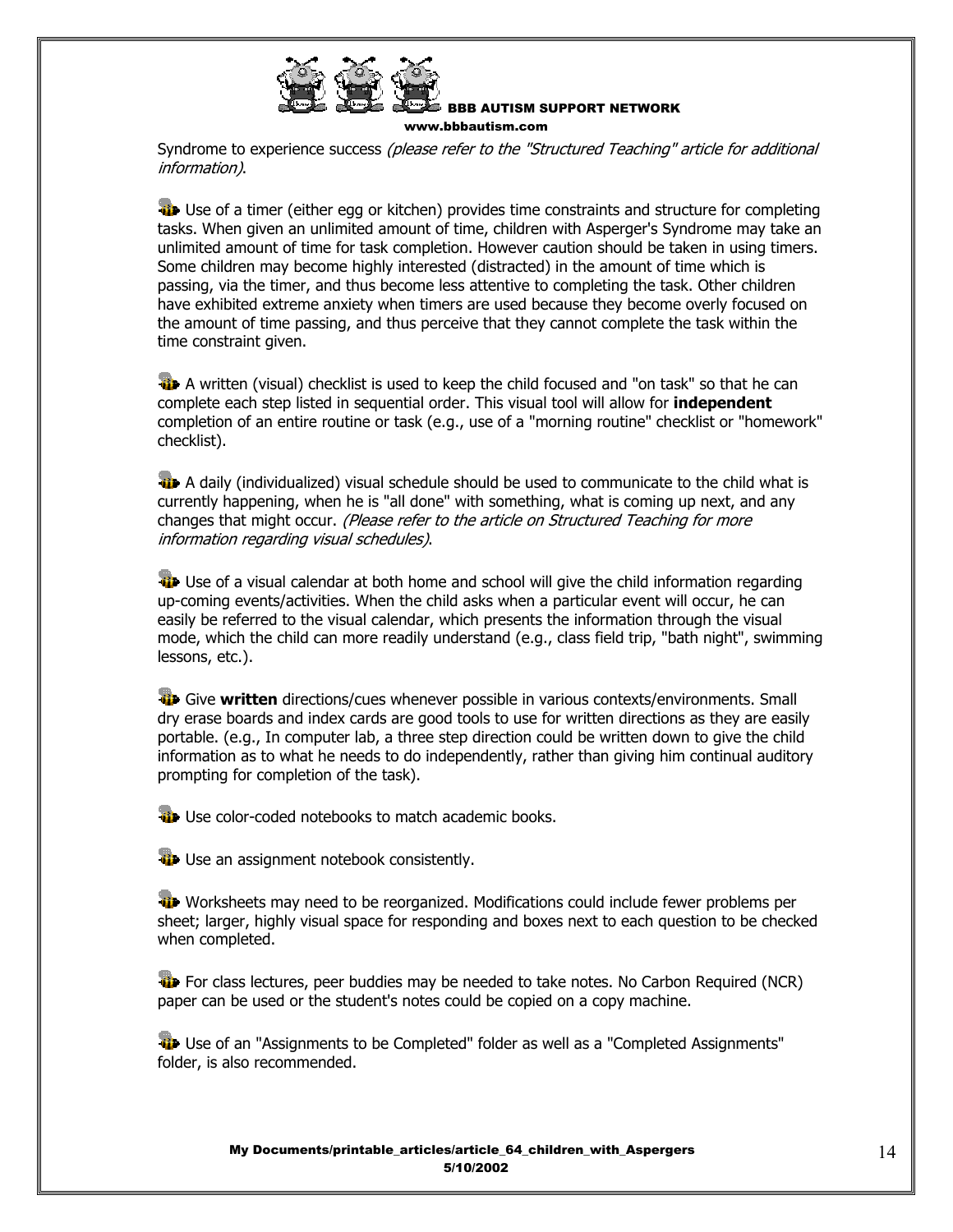

# **Emotional Vulnerability**

Characteristics: Children with Asperger's Syndrome often have the intellectual ability to successfully participate in the regular education curriculum. However, they may lack the social/emotional abilities to cope with the demands of the regular education environment, such as regular classroom, recess, and lunch (13). As a result, these children may exhibit a low self-esteem, may be self-critical and may be unable to tolerate making mistakes (perfectionist) (13). Thus they can become easily overwhelmed, stressed and frustrated, resulting in behavioral outbursts due to poor coping strategies/self-regulation. These children can appear quite anxious for most of their waking day as they continually attempt to manage an ever-changing, sensory stimulating, social world. As stated by Tony Attwood, children with Asperger's Syndrome "are emotionally confused, not emotionally disturbed" (2).

# **Emotional Vulnerability - Intervention Strategies:**

**Utilize** the child's strength areas and incorporate them into special projects/assignments to be presented to the class by the child. This activity may increase his self-esteem with peers (e.g., a child with a high interest in geography could give a presentation to the class relating to the current area of study).

**Teach** the child relaxation techniques that he could learn to implement on his own to decrease anxiety levels (e.g., "Take a big breath, count to ten", etc.) These steps could initially be written down as visual "cue" cards for the child to carry with him, and refer to as needed.

# **Restricted/Perseverative Range of Interests**

Characteristics: Children with Asperger's Syndrome tend to have eccentric preoccupations or odd, intense fixations, as noted by the following characteristics (13):

**Relentless "lectures" on their specific areas of interest;** 

**T** Repetitive questions about interests, concerns or worries;

**the** trouble "letting go" of thoughts or ideas, particularly relating to concerns or worries;

**W** Refusal to learn about anything outside of their limited field of interest, as they do not appear to understand the significance.

Common high interest areas for many children with Asperger's Syndrome may include: "Wheel of Fortune" game, transportation, astronomy, animals, dinosaurs, geography, weather and maps. It is important to note that these behaviors can often resemble obsessive/compulsive types of behaviors.

**Example:** Perfectionism regarding written work: erasing the same printed letter or drawing numerous times in succession due to the seemingly imperfect quality of the letter formation/drawing, resulting in increased frustration/anxiety; One child with Asperger's Syndrome exhibits a high interest in Barbies She cannot go to bed unless all of her Barbies are lined up in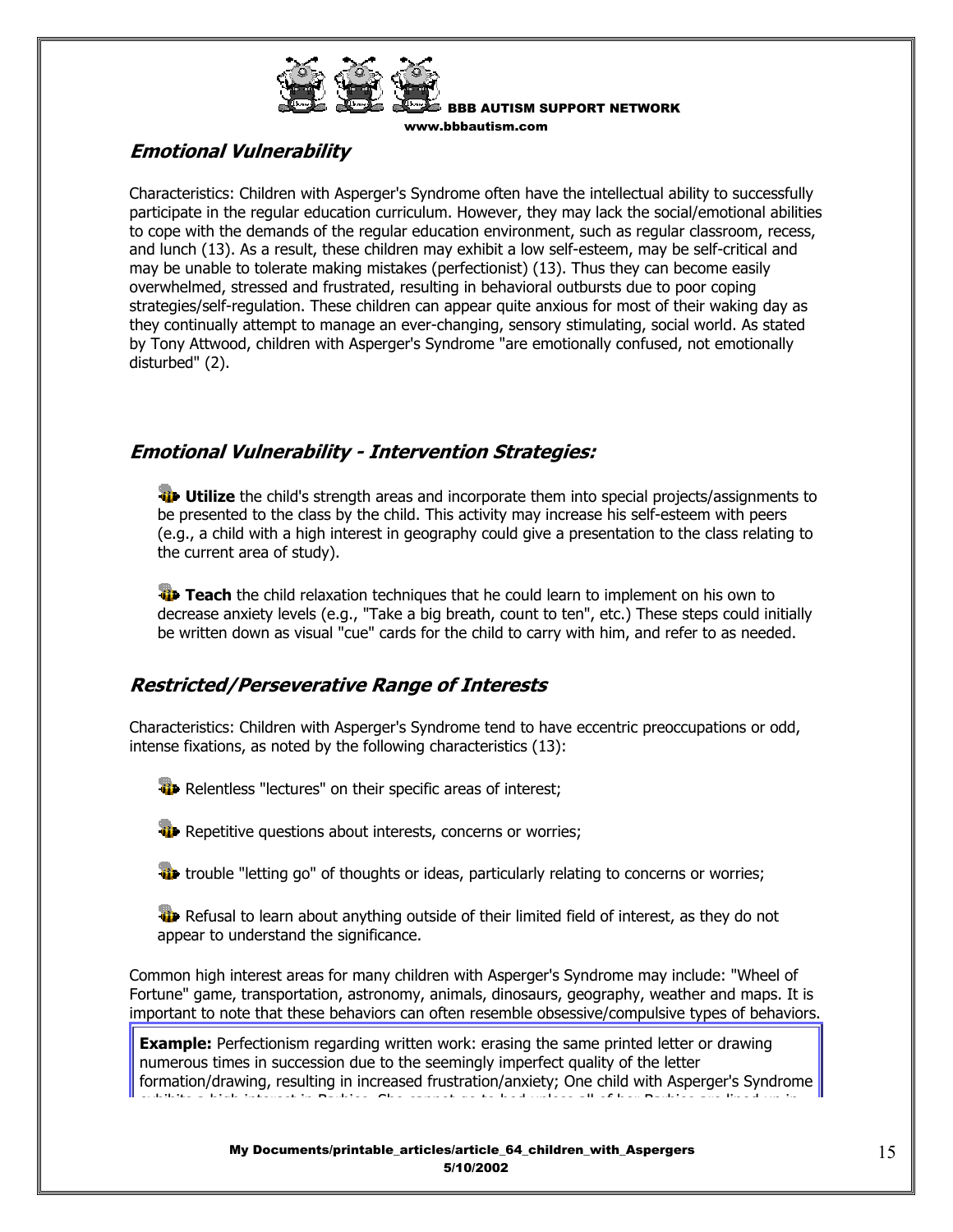

exhibits a high interest in Barbies. She cannot go to bed unless all of her Barbies are lined up in the exact same way).

### **Restricted/Perseverative Range of Interests - Intervention Strategies:**

**Set** aside specific times of the day, and specific time periods, for the child to discuss his high interests. This "discussion time" can even be included on his visual schedule. If the child brings up a perseverative topic/question at another time, refer him to his visual schedule to indicate when he can converse about this topic.

**Provide a written** answer to repetitive questions asked by the child. When the child repeats the question, he can be referred to the written answer, which may assist in comprehension, and thus decrease the occurrence of the repetitive question asking.

**Incorporate** the child's high interests into academics (e.g., if the child has a high interest in maps, use maps to teach math skills). With creativity and individualization, almost any high interest area can be infused into any academic area. Many students with Asperger's Syndrome have sustained their high interests into higher educational studies and subsequent vocations (e.g., Temple Grandin - holds a Ph.D. in animal sciences and has designed over one third of our country's animal livestock holding facilities).

# **Difficulty Taking the Perspective of Others (Mind Reading/Theory of Mind Deficit)**

Characteristics: Children with Asperger's Syndrome can have great difficulty understanding that other people can have thoughts, intentions, needs, desires and beliefs different from their own (6). Thus their perceptions of the world are often viewed as rigid and egocentric, when in reality they are unable to infer other people's mental states. Typically developing children acquire "Theory of Mind" skills by age four, yet it estimated that this concept develops between the ages of 9-14 in children with Asperger's Syndrome (6). The following are educational implications for children who have "Theory of Mind" deficit (6):

When the teacher asks a question to the class, the child thinks that the teacher is speaking directly (and only) to him, and therefore calls out the answer.

**A child with Asperger's Syndrome can be extremely vulnerable to wrongful intent initiated by** other children. He can have great difficulty reading the intentions of others and understanding the motives behind their behavior (e.g., a fifth grade student "befriended" a child with Asperger's Syndrome and told him to say and do many inappropriate verbalizations/actions, for which he got into trouble).

**EXECUTE:** Due to difficulty in being able to understand the emotional perspective of others, the child may exhibit a seemingly lack of empathy (e.g., a child with Asperger's Syndrome may laugh seemingly inappropriately when another child gets hurt).

**The child may have difficulty understanding that his behavior (both actions and words) can** affect how others think or feel. He doesn't appear to understand that his words or actions can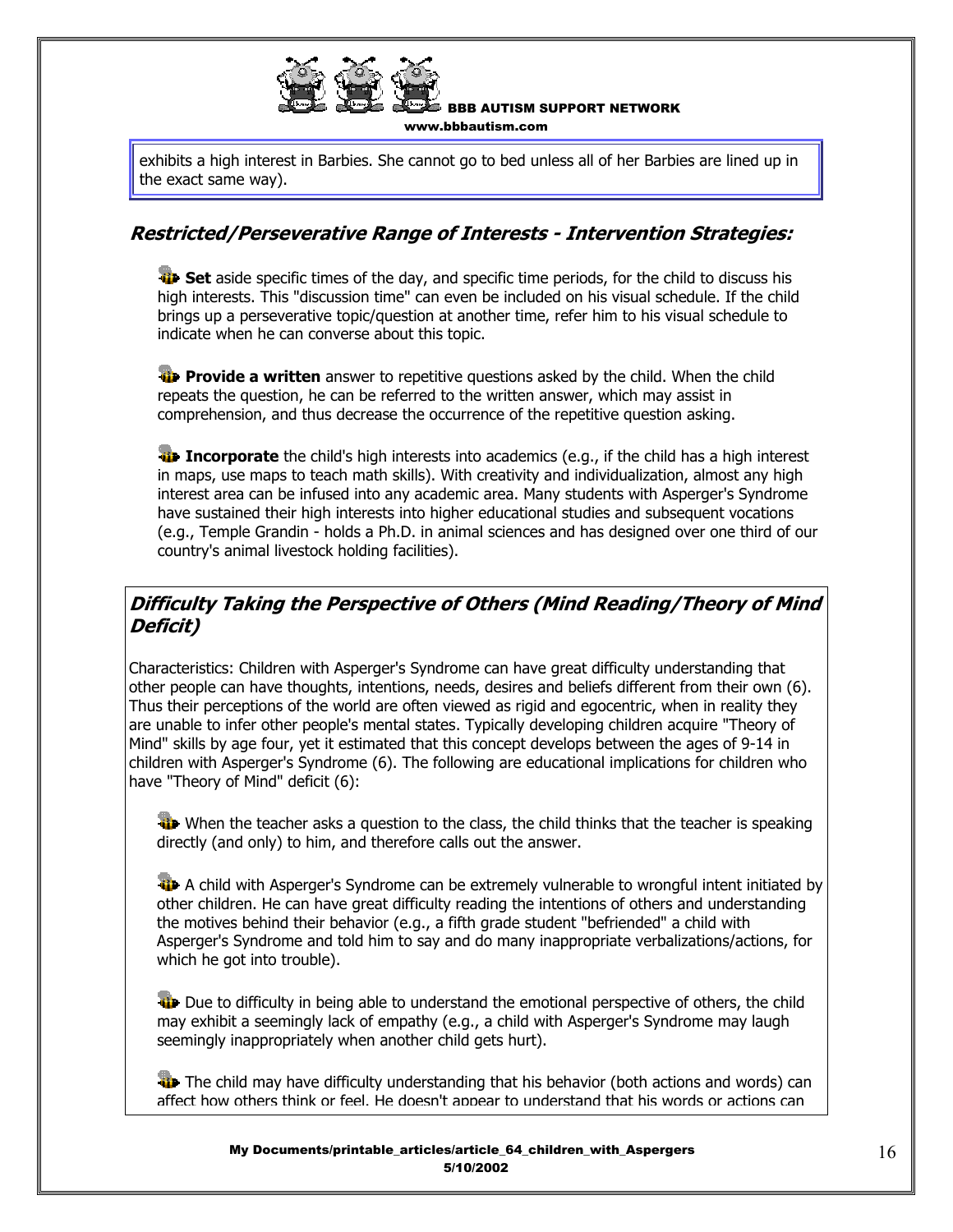

make someone feel different than his own emotional state. He is not purposefully trying to hurt others. He is factually relating information, without regard to the other person's feelings.

**Example:** The child with Asperger's Syndrome may want to play on the computer during free time, and will attempt to do so with little to no regard to the child who is already occupying this activity. Another example: The child may state quite bluntly, "Someone stinks in here. I think it's Lori. Lori, you stink!".

**T** Cooperative learning groups can be extremely challenging for the child with Asperger's Syndrome. Again, he may have difficulty understanding that the other children in his group can have thoughts and ideas different than his own. This can often result in a significant increase in the child's stress, frustration and anxiety leading to the possible occurrence of challenging behaviors.

 The child may have difficulty taking into account what **other** people know or can be expected to know, leading to confusion on the part of the listener. Because the child can have great difficulty in considering the listener's perspective, he may exhibit the following shortfalls when relating information:

**参** Provide insufficient background information to establish the subject;

**No. A lack of referents;** 

 Excluding important pieces of relational information, as **he** already knows this information;

**卷** Giving an excessive amount of irrelevant details when relating information, again oblivious to the listener's needs.

**W** These children may exhibit an inability to deceive or to understand deception. They are sometimes described as the "classroom cops", due to their concrete and literal interpretation of information given. When rules are broken, they willingly identify the guilty party, with no awareness that they should participate in any sort of deception, even if **they** are the guilty party.

# **Mind Reading/Theory of Mind Deficit - Intervention Strategies:**

**Training designed to specifically address the above features will assist the child in learning** to consider the perspective of others. "Teaching Children with Autism to Mind-Read: A Practical Guide" is a good resource book with specific skills and activities clearly outlined for intervention (11).

The child will need to be taught to recognize the effect of his actions on others (6). If he says something offensive, let him know very concretely and literally that "words hurt, just like getting punched in the arm". Encourage the child to stop and think how a person will feel before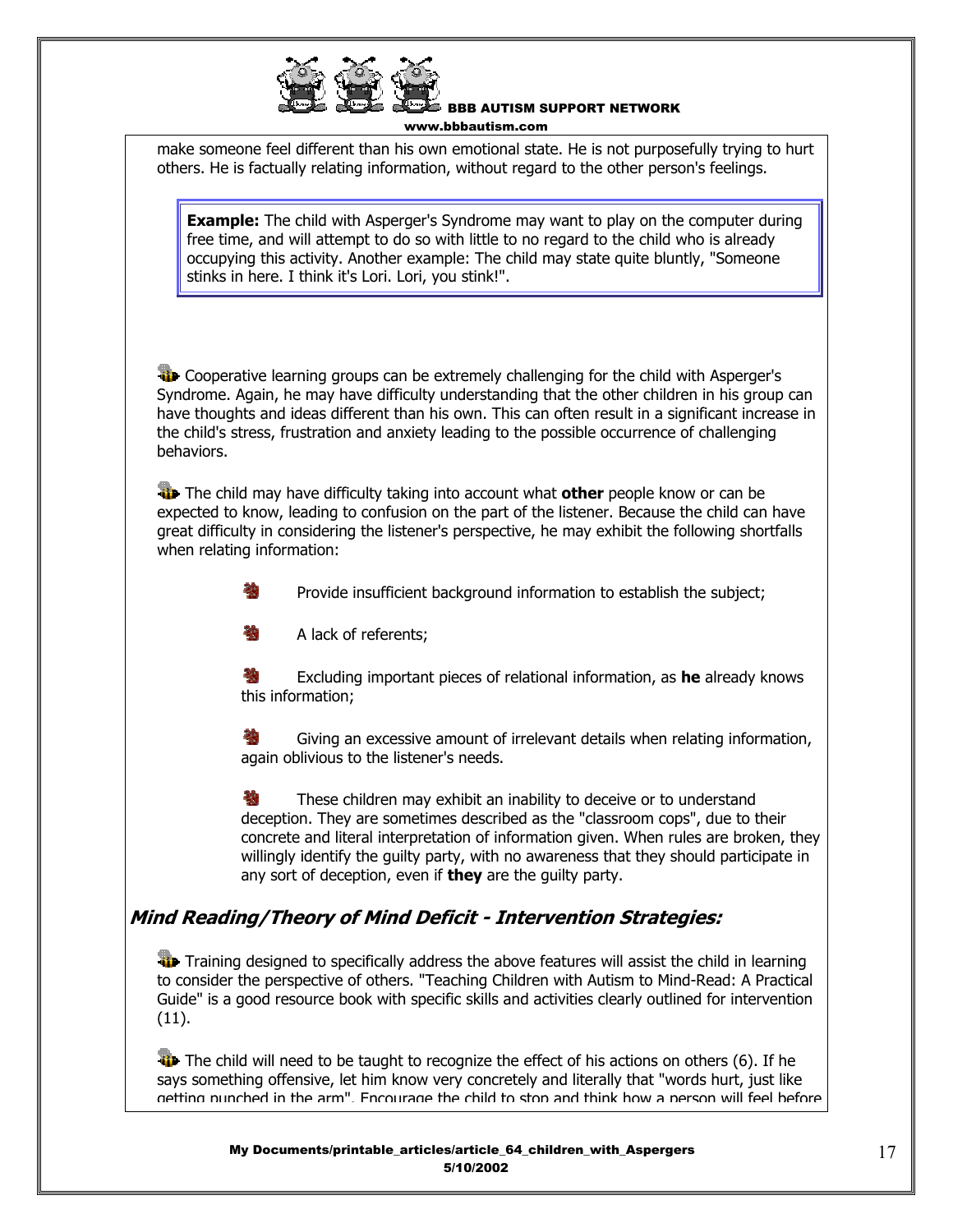

BBB AUTISM SUPPORT NETWORK

www.bbbautism.com

he acts or speaks.

**EXECOMIC STRIP CONVERGENTS COMPUTED AS A SET AS A TOO CONVERGENT COMPUTED** SOCIAL **THE CONVERGENTS** interactions and emotional relations through the use of simple line drawings. Specific colors are used to convey various emotional states for both the speaker and listener (8).

**Children's literature, videos, movies, or T.V. shows can be used to teach the child to** interpret the actions of the characters, thus teaching him how to figure out what other people know (5).

### **Conclusion:**

Children with Asperger's Syndrome exhibit significant social communicative difficulties, as well as other defining characteristics, which may severely impact their ability to function successfully in all facets of life. However, when given appropriate support strategies, through direct teaching and various accommodations and/or modifications, the child with Asperger's Syndrome can learn to be successful in our unpredictable, sensory overloading, socially interactive world. It is critical that a team approach be utilized in addressing the unique and challenging needs of a child with Asperger's Syndrome, with parents being **vital members** of this team.

### **References**

- 1. Attwood, Tony. Asperger's Syndrome: A Guide for Parents and Professionals. London: Jessica Kingsley, 1998
- 2. Attwood, Tony. "Asperger's Syndrome/High Functioning Autism." Autism Society of the Fox Valley, Autism Society of Northeastern Wisconsin, and the Autism Society of Wisconsin. Liberty Hall, Kimberly, Wisconsin. October 18, 1999
- 3. American Psychiatric Association. Diagnostic and Statistical Manual of Mental Disorders, 4th edition. Washington, DC: American Psychiatric Association (1994)
- 4. Bauer, Stephen. "Asperger Syndrome." *Online Asperger's Syndrome Information and Support* (OASIS). 1996. 19 December 1999 http://www.udel.edu/bkirby/asperger/
- 5. Campbell, Danielle. "Autism and Asperger's: Strategies for Diagnosis and Treatment." Advance for Speech-Language Pathologist and Audiologists 27 Sept. 1999: 6-9.
- 6. Cumine, Val, Julia Leach, Gill Stevenson. Asperger Syndrome: A Practical Guide for Teachers. London: David Fulton, 1998.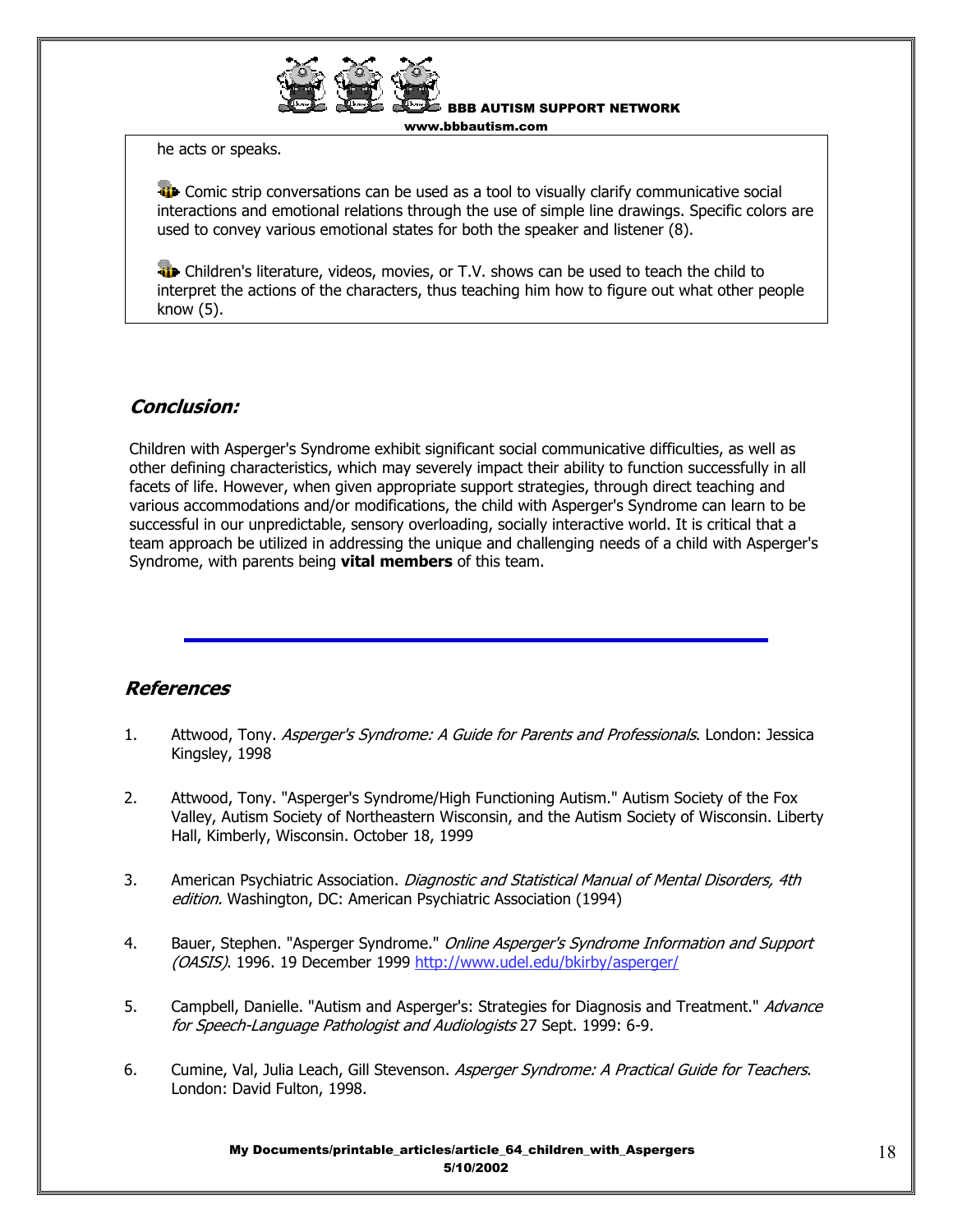

- 7. Fullerton, Ann, et al. Higher Functioning Adolescents and Young Adults with Autism: A Teacher's Guide. Texas: Pro-ed, 1996
- 8. Gray, Carol. Comic Strip Conversations. Arlington: Future Horizons, 1994.
- 10. Gray, Carol. Taming the Recess Jungle. Arlington: Future Horizons, 1993. Revised 9/94.
- 11. Howlin, Patricia, et al. Teaching Children with Autism to Mind-Read: A Practical Guide. West Sussex, England: John Wiley and Sons, Ltd., 1999.
- 12. Myles, Brenda Smith and Richard L. Simpson. Asperger Syndrome: A Guide for Educators and Parents. Texas: Pro-ed, 1998
- 13. Williams, Karen. "Understanding the Student With Asperger Syndrome: Guidelines for Teachers". Focus on Autistic Behavior. 10.2, (1995): 9-16.
- 14. Woodard, Austin. Lecture on "Autism". Van Brunt Elementary School, Horicon, Wisconsin. November 4, 1999
- 15. World Health Organization. Tenth Revision of the International Classification of Disease. Geneva: World Health Organization (1989)

### **Additional Resources for Asperger's Syndrome and High Functioning Autism**

**WE** MAAP (More-Able Autistic Persons) Newsletter: published by Sue Moreno and website (Maap Services, Inc., P.O. Box 524, Crown Point, IN 46307

**W** Connections Newsletter: The Newsletter for Asperger's Disorder and High Functioning Autism. 1177 West Loop South, Suite 530, Houston, Texas 77027. Newsletter published six times per year

**Autism-Asperger's Syndrome Digest: Future Horizons, Inc. 721 W. Abrams Street,** Arlington, Texas 76013. Newsletter published six times per year

**The Morning News : Carol Gray, Editor; Jenison Public Schools 2149 Bauer Road Jenison,** MI 49428. Newsletter published quarterly

**Asperger's Syndrome and Rage; Practical Solutions for a Difficult Moment: by Brenda** Smith Myles and Jack Southwick; Autism Asperger Publishing Company, P.O. Box 23173, Shawnee Mission, Kansas 66283-0173. Book

**The This is Asperger Syndrome: by Elisa Gagnon and Brenda Smith Myles: Autism Asperger**